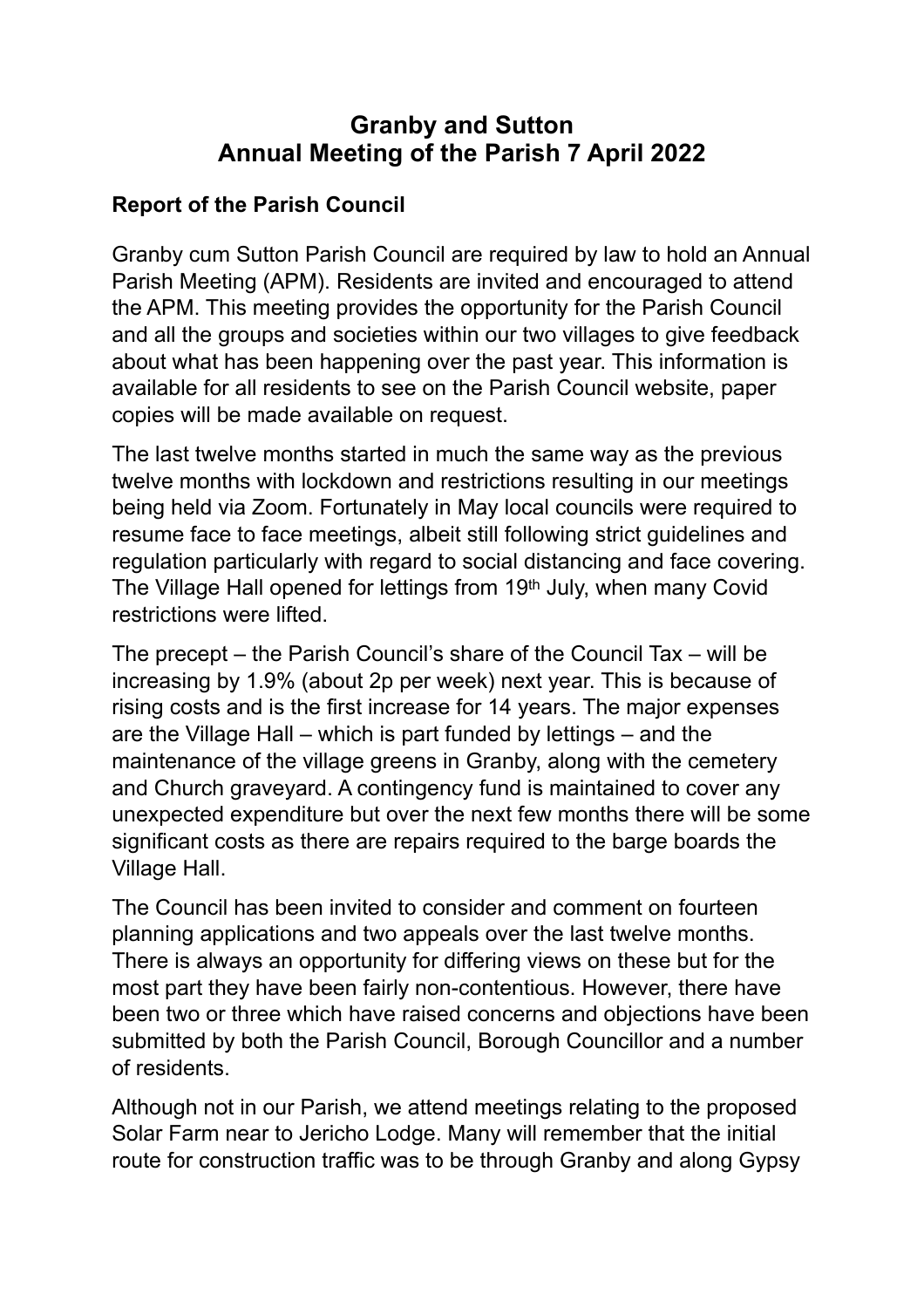Lane. After objections this was changed to go through Plungar instead. After further objections the route has changed again and now leaves the A52 along Redmile Lane before using farm tracks at Glebe Farm. There is still no date given for when the application will be considered by Melton Borough Council.

Speeding traffic is still a major concern within the parish. This year we were given temporary Moveable Vehicle Activated Signs (MVAS) to display traffic speeds. These were both placed in Granby, one on Sutton Lane and one on Plungar Road. We were disappointed that, despite our requests, neither of them was moved to Sutton. We were further disappointed that they did not record volume or speed of traffic, as this data may have helped our case for permanent signs. Although we do not have figures, residents did report that traffic slowed when approaching these signs. Our concerns have been raised with the Highways Authority and they will arrange for us to have another temporary loan.

Village "clean up Saturdays" resumed when they were able to and this year included the Great British Spring Clean. Sutton had taken part on the 6th June. Granby took part on the 13th June. Thirty residents of all ages made an excellent job of cleaning up the village. A big thanks to all who took contributed to this.

The link chain fencing in the village hall playground was replaced due to its poor condition and a basketball hoop was purchased after a request was received from some of our younger residents. We are delighted to note that they are making good use of it!

At Christmas we again provided Christmas trees for inside and outside the Church and the green in Sutton. In Sutton this proved a popular community event as residents gathered to help decorate the tree and held a grand "turning on" of the lights. Also at Christmas was the advent calendar windows running throughout December. This year it had been intended to have Carols on the Greens on Christmas Eve. Sadly, because of rising Covid cases the Granby event was cancelled, but the Sutton event still took place. This was because the numbers of Sutton residents attending were able to easily "socially distance" around the village green, but based on previous years' attendance this would not have been the case in Granby.

During the last 12 months we have lost 3 of our councillors.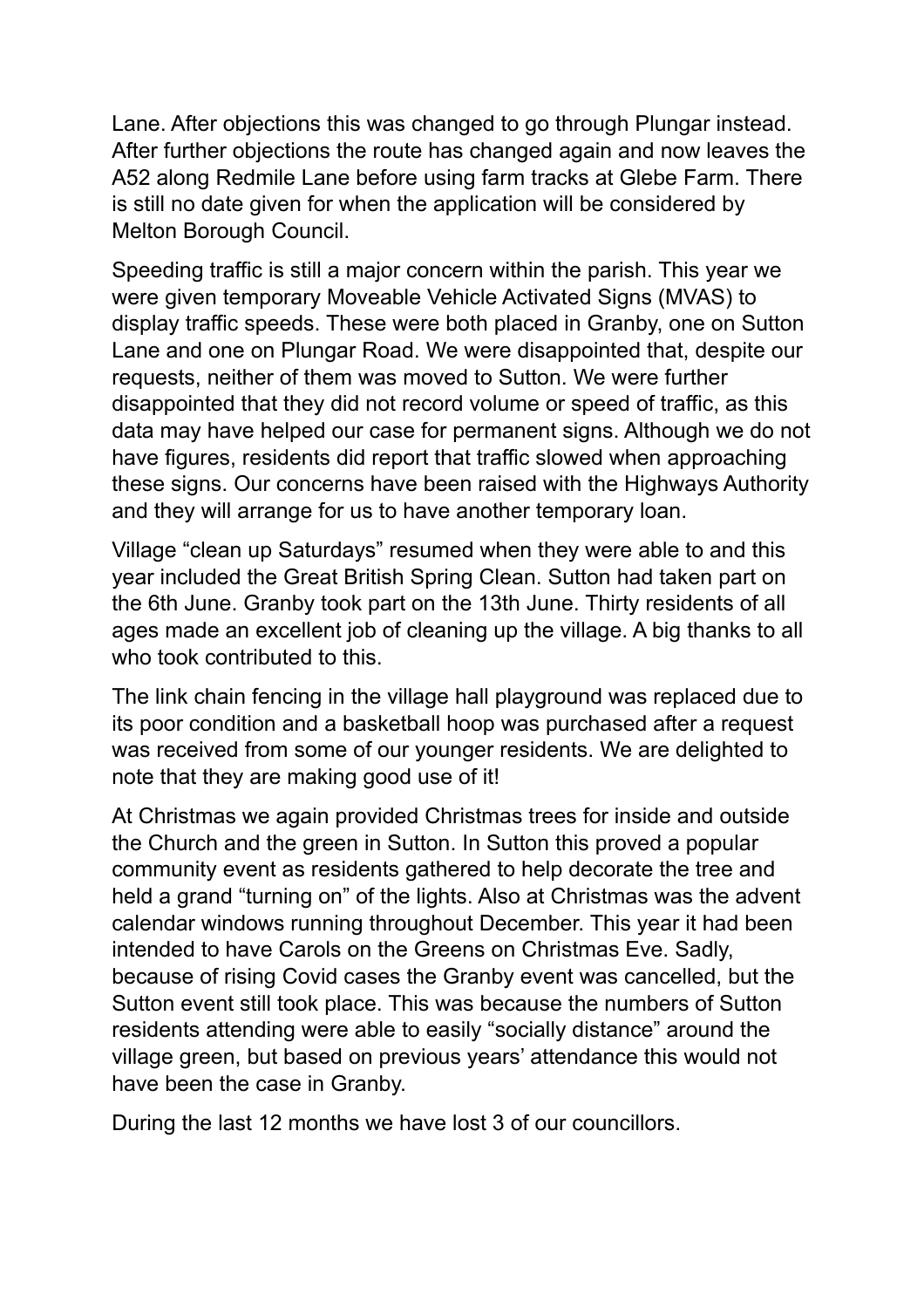At the AGM our chairman, Cllr John Rainbow resigned after 6 years as a councillor. He had been chair for the previous two years during the particularly difficult time at the start of the pandemic. He has given much time to the Parish Council including setting up the current Parish website and acting as webmaster. John agreed to continue as webmaster until a replacement could be found. Cllr Philip Straw also resigned after 14 years on the Parish Council, three of which were as chair. Over the years he has contributed much but particularly regarding the Village Hall and the playground.In January Cllr Julie Powell resigned after 3 and a half years as a councillor, contributing a lot to the Parish Council including producing the Parish Newsletter. Our grateful thanks go to Julie, John and Philip for their service.

We welcomed 2 new Councillors, Trevor Fewell and Mike Stevenson both residents of Sutton, to replace John and Philip. We are currently in the recruitment process for Julie's replacement.

Another loss, this time through retirement, was our Clerk, Miss Ann Coy. Ann has been Clerk for 11 years. Her knowledge, guidance and enthusiasm towards the smooth running of the Council will be missed. Over the last few years she has also been our caretaker. Ann agreed to remain as Responsible Financial Officer until a new Clerk is appointed, her other roles being shared out amongst the councillors. Our great thanks must go to Ann for all she has done and has continued to do including helping us to find a new Parish Clerk.

Mrs Claire Beecroft was appointed Clerk in December. Claire was brought up in Sutton and after a few years away from the area has now returned "home". We are delighted to have her as our Clerk and she has shown great determination in learning about the role and is already contributing to the work of the Council.

Finally I would thank all Councillors for their support and hard work during the year and, of course, many thanks to our new Parish Clerk who is very ably picking up the reins to help ensure the efficient and effective running of the Council.

#### The Queen's Platinum Jubilee bank holiday 2<sup>nd</sup> -5<sup>th</sup> June

We are encouraging groups and individuals to participate in a number of events over the Platinum Jubilee bank holiday at the start of June. There will shortly be a newsletter outlining the activities already planned and seeking further support from residents.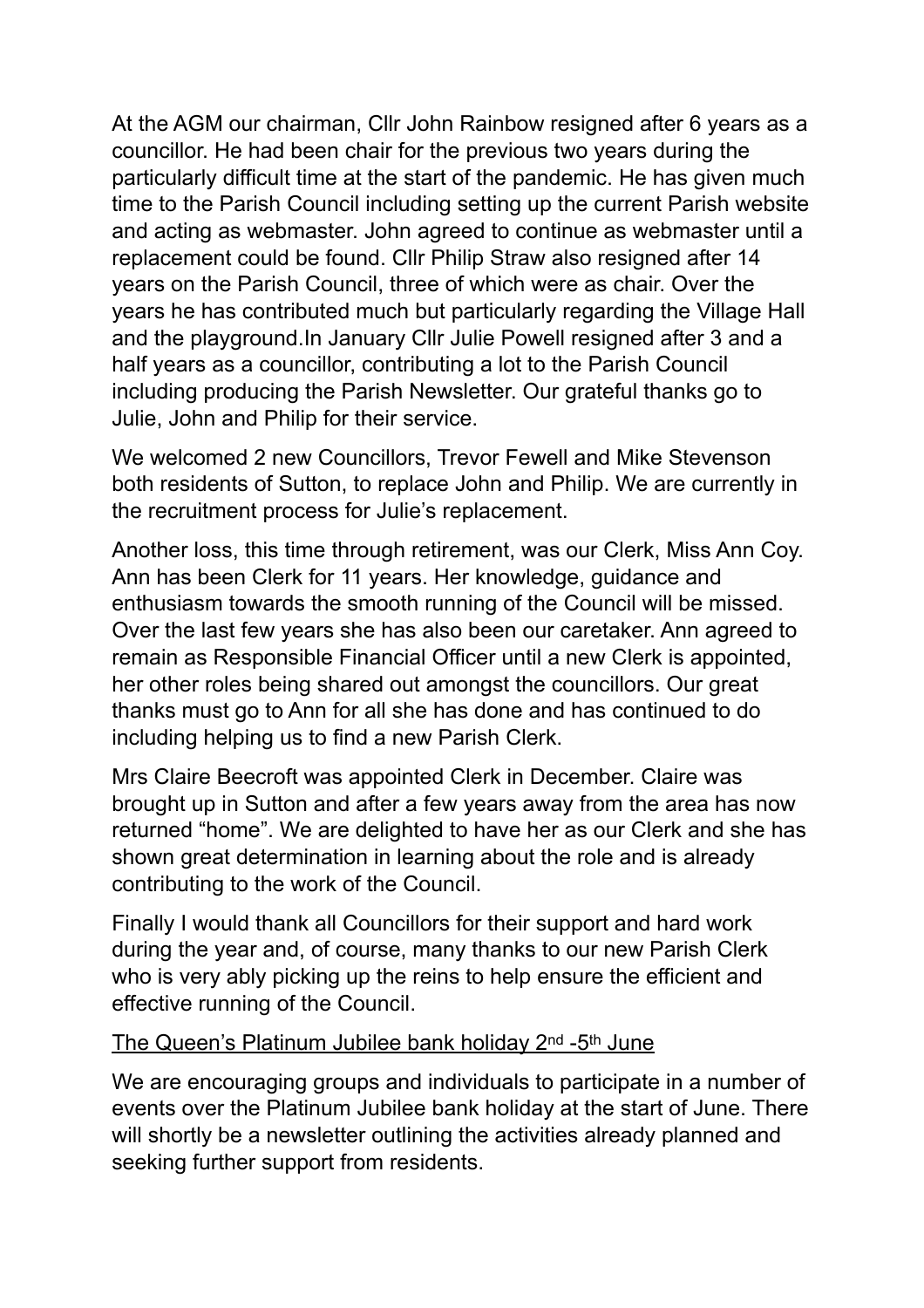## **Report of the Walking Group**

#### *"We are back on the march!"*

The past 12 months were largely a repeat of the previous year in that we were unable to meet up for monthly walks due to the spread and rules of the pandemic. As the situation improved we did organize a walk for February but this time the weather forced us to cancel with storms and persistent rain.

Things do continue to improve and, in March, we were able to walk for the first time in over two years. Sixteen people met for a circular walk from Harlaxton, along the canal to Denton Reservoir and back through Haralaxton village, ending up at the Gregory Arms.

The walks will continue to follow the usual format i.e. a circular walk, between four and five miles with the option of Sunday lunch in one of the nearby pubs. They generally take place on the third Sunday of each month. Most walks are relatively local with many situated in the Vale of Belvoir. We meet for a 10.30am start and usually finish at 1.00pm.

We welcome new members to any of our walks; contact Andy Betts to be added to the circulation list.

Andy Betts

## **Report of the Singing Group**

In common with most groups, because of the covid situation, we did not start meeting until the summer of last year.

Once again we were asked to perform at the Annual Lunch of Granby, Barnstone & District Branch of the Royal British Legion. Naturally we were all very cautious of singing indoors at first, so the rehearsals took place in the garden of The Nest in Sutton. Fortunately the weather was kind to us, so we didn't miss any rehearsals. As ever, the concert was well received.

By the time we were ready to prepare for Christmas Cheer the situation had begun to ease so we rehearsed once again in the village hall with appropriate social distancing. Unfortunately the new variant was starting to spread just before the concert, however we were still able to continue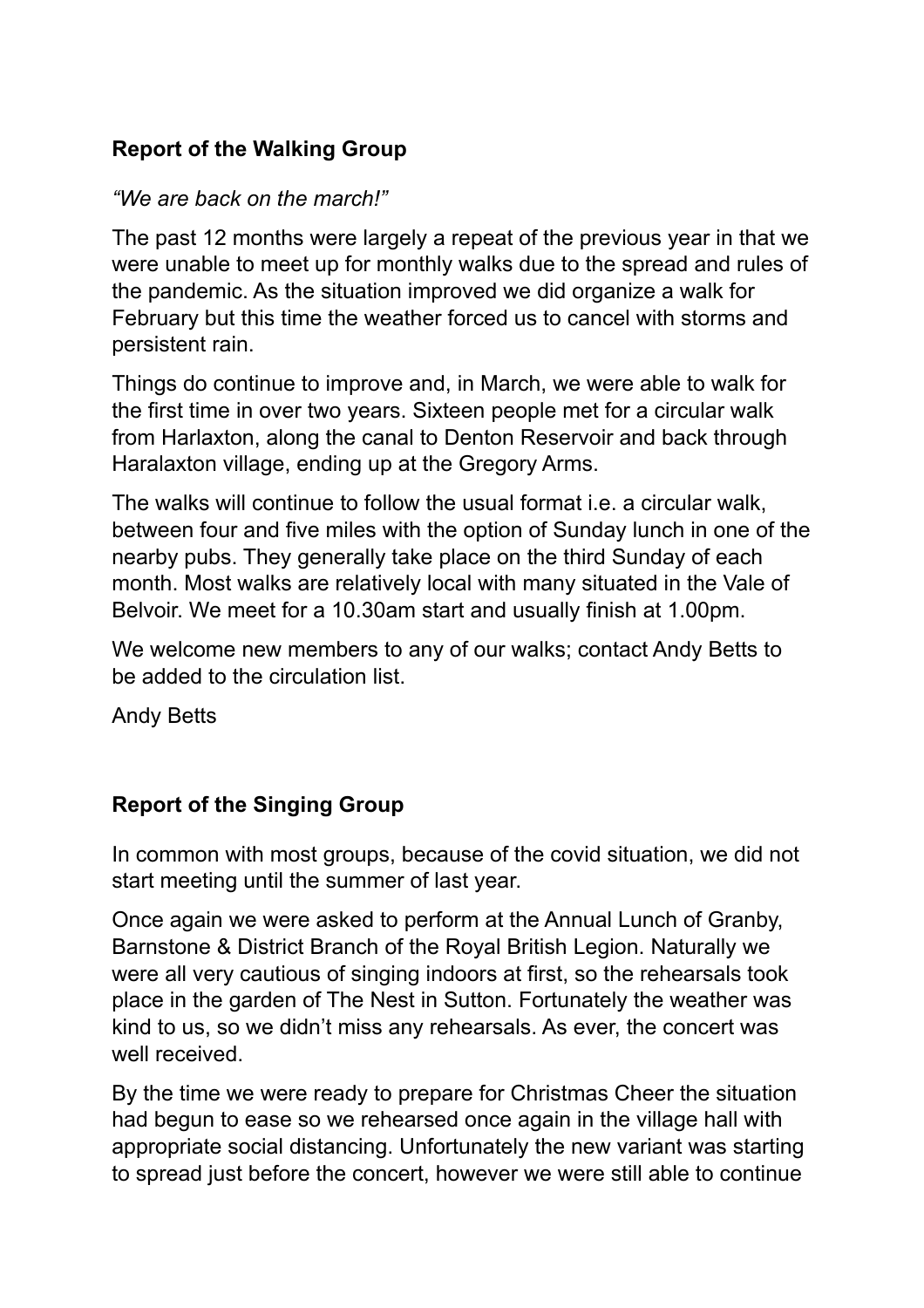but with only half the audience and without our usual coffee and mince pies afterwards. It was still a popular and successful event and we were able to give more than £200 to the Church.

Having cancelled our Burns Night supper in January we were pleased to be able to start rehearsals at the end of February for the Platinum Jubilee Concert in June but with a seriously reduced number in the group as some key singers will be on holiday.

Sadly the last couple of years or so have taken a toll on our numbers, with 3 deaths and 4 others incapacitated with illness. We have also lost our dear friend and pianist John Simpson as he has debilitating Motor Neurone Disease.

We cherish the memory of all these friends.

However, we remain an enthusiastic amateur group and are always pleased to welcome new members. Anyone interested should contact Isabel Daw 01949 851212 or email [johndaw6@aol.com](mailto:johndaw6@aol.com) - the show must go on

Isabel Daw

## **Report of Granby and Sutton W.I.**

Due to the restrictions being in place on all meetings, **Granby & Sutton W I** started the year with our Hyacinth Competition being held outdoors! Ladies brought their hyacinths along to the Bus Shelter in the centre of Granby, where they were secretly judged and the winner announced at a gathering on the Green later in the afternoon. In the circumstances it was agreed by all that it was a very successful and innovative way to continue our traditional Hyacinth Challenge and maintain contact with one another. Unfortunately the restrictions continued for some time and our committee meetings were held using Zoom, for which we were grateful to the Parish for organising.

We did however hold a Treasure Hunt around the village which was great fun and well attended. Our first full meeting was allowed in July, when we held a Social Evening for our ladies. It was so good to get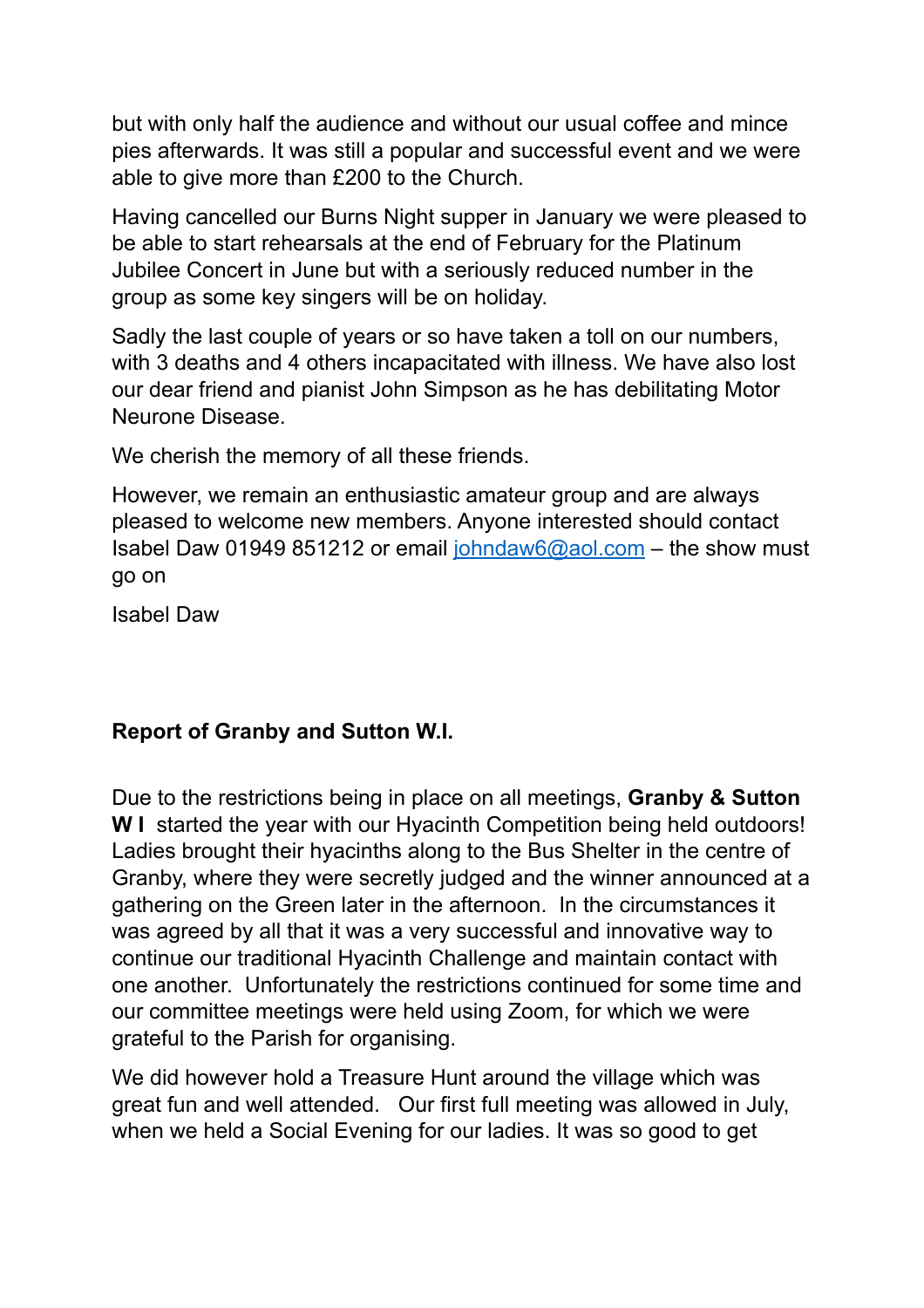everyone together, albeit socially distanced, and everyone enjoyed the event.

We were able to resume our planned programme of events, under the restrictions required, and enjoyed a craft evening making wire birds, a fascinating presentation on Recycling, a talk on British Sign Language, a talk on the Sky Above Us, as well as our Christmas Dinner. In addition we held our only fund-raising event of the year – a coffee morning in November when we sold Home Made Produce and enjoyed coffee and biscuits in the Village Hall. The event was well attended by the community and thankfully boosted our funds as well.

Despite all the restrictions and constraints, we were determined to be try to run a recruitment drive, and raise the profile of our W I , and as a result we are delighted to have welcomed an additional 5 ladies into our membership this year. We are always delighted to welcome new members, particularly new residents to the village, and invite anyone interested in joining us to contact a member of the committee.

We feel that our WI is in a good position to go forward into 2022/23, providing our members with a programme of events covering a wide range of interests. We are pleased to have been able to maintain remote contact with all of our members during what has been a difficult time for the community. However, it has been good to get back to face-to-face meetings, and we hope to be able to continue to support and be involved in all local community events during the next year.

Submitted by Joint Presidents Angela Sinclair and Lois Hamson

## **Report for All Saints Church**

We currently have one service a month, which is open to the all in the Wiverton Parish and is well attended. Parishioners are able to access Sunday services via Zoom if they are unable to attend the Church service.

The church is now open 24/7 and to date this has not caused any issues.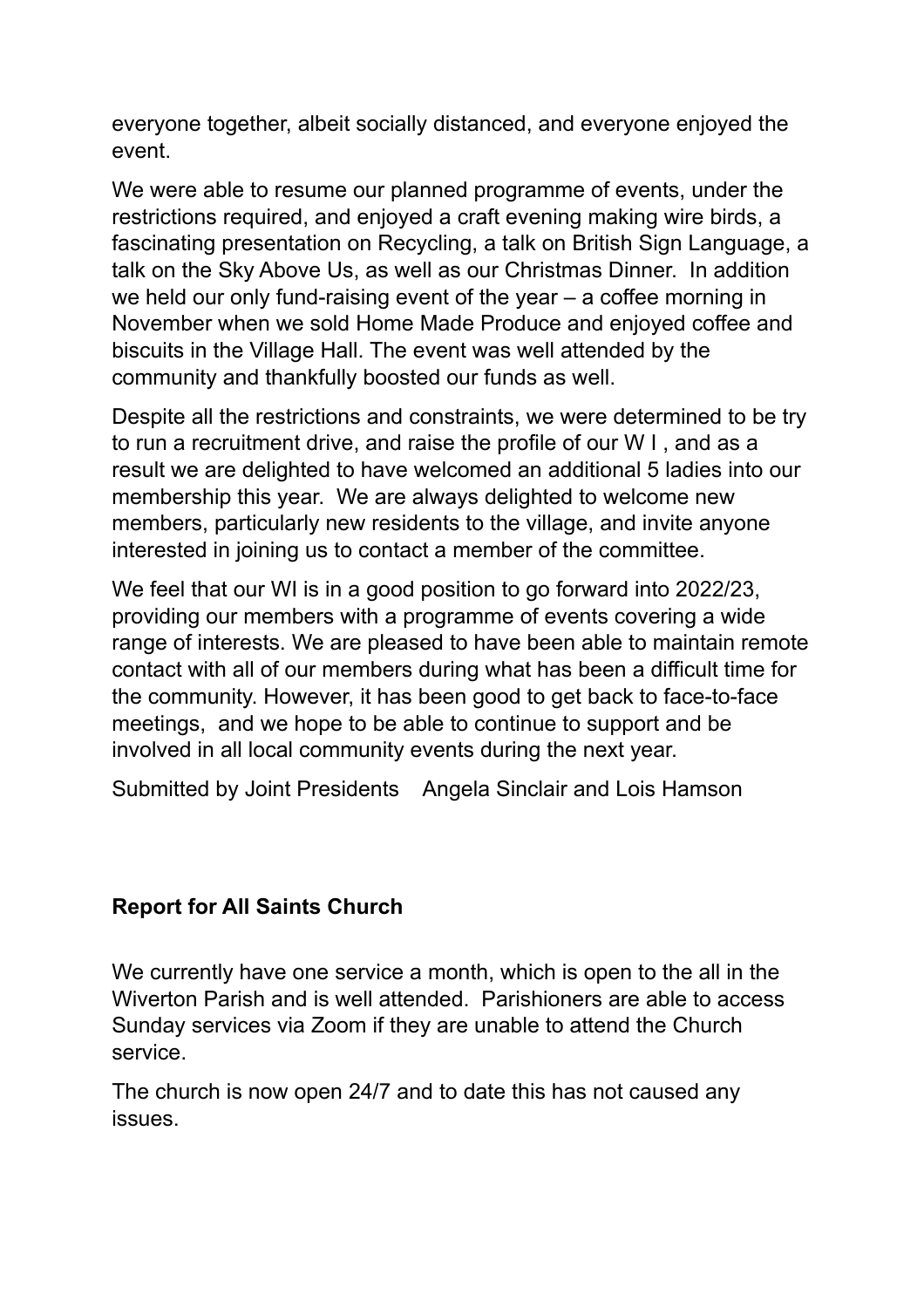We have maintained our monthly charity giving via donating on line, supporting Christian Aid, Water Aid, Self Help Africa and The Children's Society.

The Church Warden stood down November 2021 and Granby is now without a Church Warden. To keep the Church open we have a small group of local Parishioners, meeting regularly to oversee the up keep and generally running and maintenance of the church.

The monthly service readings and the flowers rotas have increased which helps to spread the workload. Local volunteers help to clean the church on a monthly rota.

A small group recently gave the church a spring clean and it was decided that we would dispose of the large harmonium and peddles, and we have been given permission by the church authorities, for its disposal.

Maintenance - We have had some stain glass windows repaired.

We are in the process of repairing one of the pillars on the tower and reattaching the lightening conductor. It is hoped that we can use a cheery picker, help reduce the cost, negating the need for having scaffolding.

The on line Pause for Prayer and Reflection at 10.30am will continue for the foreseeable future. All the church diary is published in the weekly notices available to all, on the church web site (wivertoninthevale.co.uk)

I would like to thank everyone who continues to support All Saints Granby Church.

Anna Betts

## **Report of the Granby and Sutton Garden and Allotment Club**

During the past year the Granby and Sutton Garden and Allotment Club has continued to meet on the First Tuesday of the month. Membership of the Club has been maintained at around 30 despite the COVID restrictions. A programme of local Garden visits arranged for the summer months went ahead with 3 in person visits and one session on Zoom.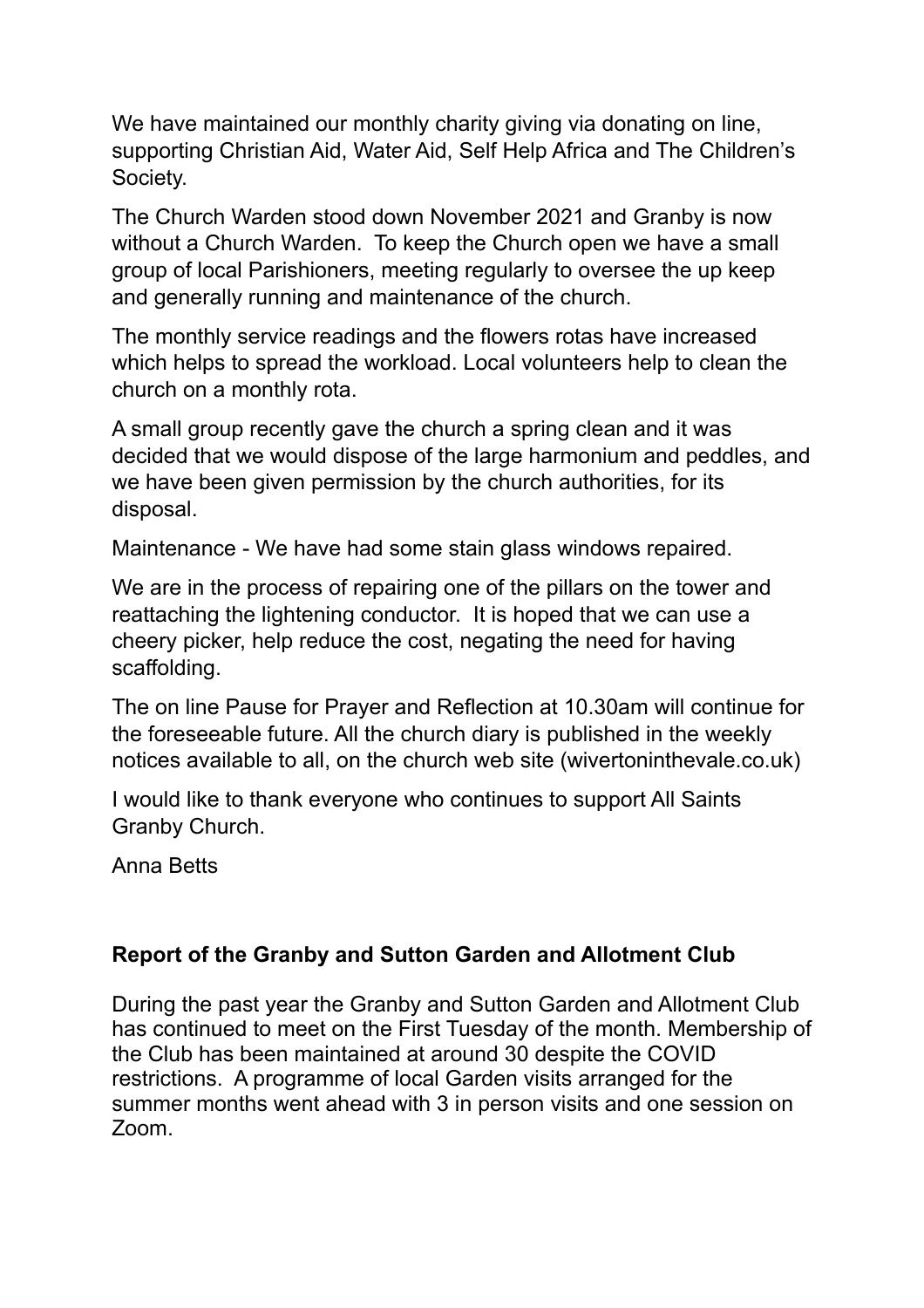Our first Summer session in May 21 was an interesting talk on Zoom where we instructed in the good that wasps do why we would be in trouble without them. The first Garden visit in June got off to a great start with a visit to The Old Vicarage at Burley on the Hill. This is a splendid impressive garden with great design and planting complemented with superb Tea and Cakes

In July we visited an urban garden in Derby which was a revelation with exotic planting, water features and plenty of produce. August was a surprise garden at a Farm near Retford which had been created from a field in a few years by the great enthusiasm of the owner and planting in depth.

The 12th September Home Produce Show was held in the Village Hall and was well attended being the first Village Community Event since to COVID lockdown. The number of entries was up on previous years although the number of entrants was lower. The Sam Lee Trophy presented to the overall winner was awarded to Mark Tubbs.

From November our winter programme of talks commenced with local gardener Mike Davey recommending plants for all seasons. Unfortunately, the December meeting was cancelled due to COVID concerns. The January Meeting on Zoom had Sally Cunningham explaining why we should welcome bugs into the garden.

Our meetings returned to the Village Hall in February, March and April when speakers gave advice on Gardens in Winter and planting for Cut Flowers. A full programme of Garden visits has been arranged for the coming summer. Details of the 13th Home Produce Show have been delivered to all homes in Granby and Sutton

Stan Taylor

#### **Report of the Granby Ladies Thursday Club**

Not surprisingly, the Covid pandemic had a profound effect on our ability to hold meetings last year. The village hall, our normal meeting place, was closed and social contact restricted so our members did not have a face-to-face meeting until July 2021. When restrictions were lifted in July we were able to go ahead with our annual Summer Supper evening. This was a perfect opportunity for our members to reconnect in a relaxed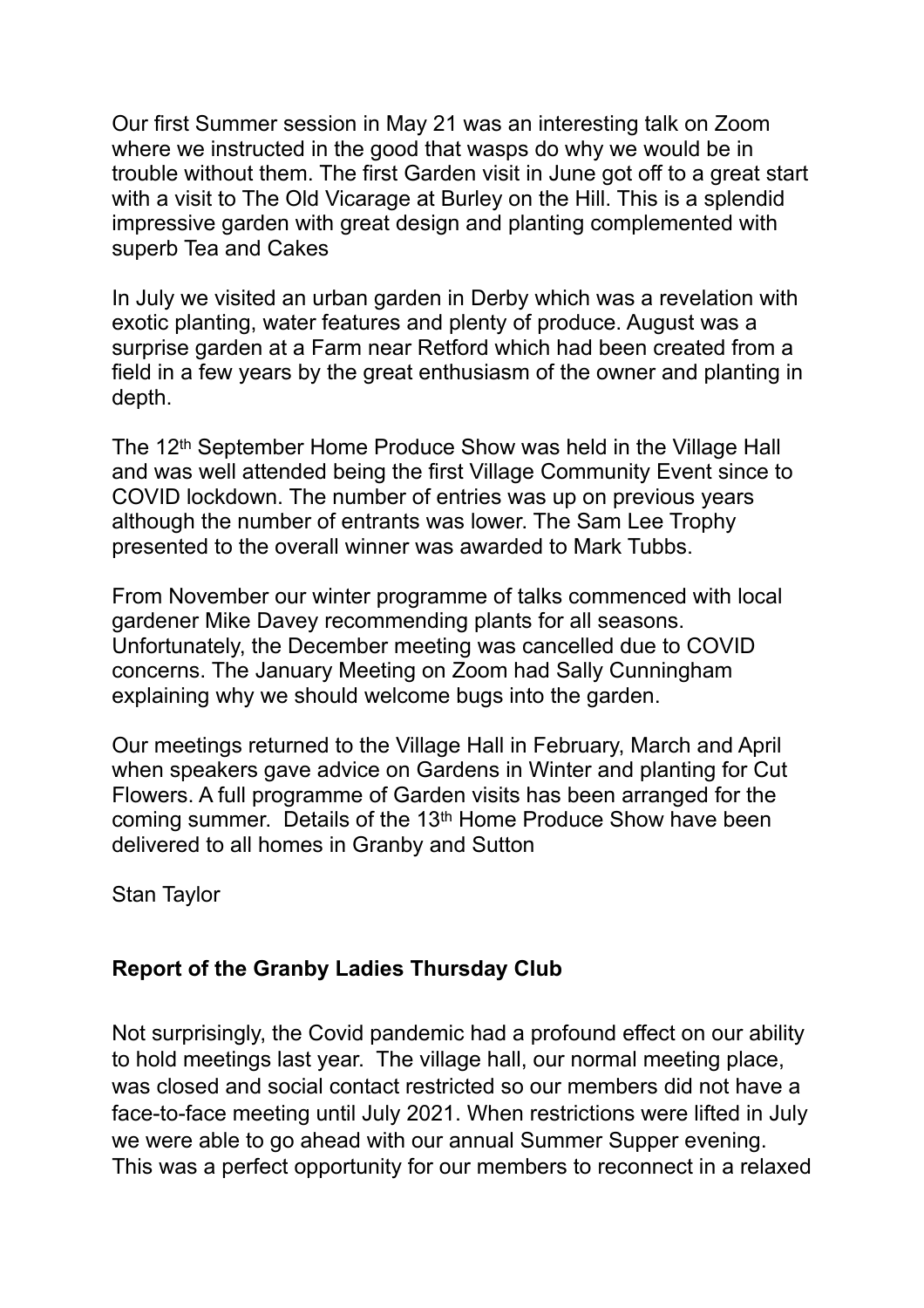and informal atmosphere and we all felt a new appreciation of the importance of social contact. Affirmation that Clubs like ours provide social and mental support essential for wellbeing.

We had a rare 'open meeting' in September and invited non-members to join us to hear Dr Matt Beresford give an illustrated talk on a local archaeology project. Our popular Halloween Supper was well attended in October, as was our cocktail demonstration evening in November and dinner at Paul's in Bottesford in December.

So far in 2022 we have had our AGM and annual skittles night and will end our programme year in March with a demonstration of hand-made chocolate treats, just in time to stock up on Easter gifts.

The Club has seen some members go and new ones join in the last year and we currently have around 30 members. We meet on the last Thursday of each month except August, when we have a break, and December when we go to a restaurant early in the month.

Despite the name, we welcome new members from the surrounding area.

Elaine Walsh

Chairperson, Granby Ladies Thursday Club

## **Report of the Granby Wine Group**

The Group is now in its  $12<sup>th</sup>$  year and currently has 38 members. The members mostly live in Granby and Sutton, but 4 members live in surrounding villages.

The last twelve months has remained difficult for everyone because of the Covid pandemic, and we have continued to meet either virtually or face to face whilst abiding with all the regulations set by government to try and keep us all safe. This has not been easy, but all the members have fully supported us.

The first two meetings of the year were virtual using zoom. In April we asked Ann et Vin in Newark to provide us with a selection of wines from her current range. We enjoyed the wines and reported our views back to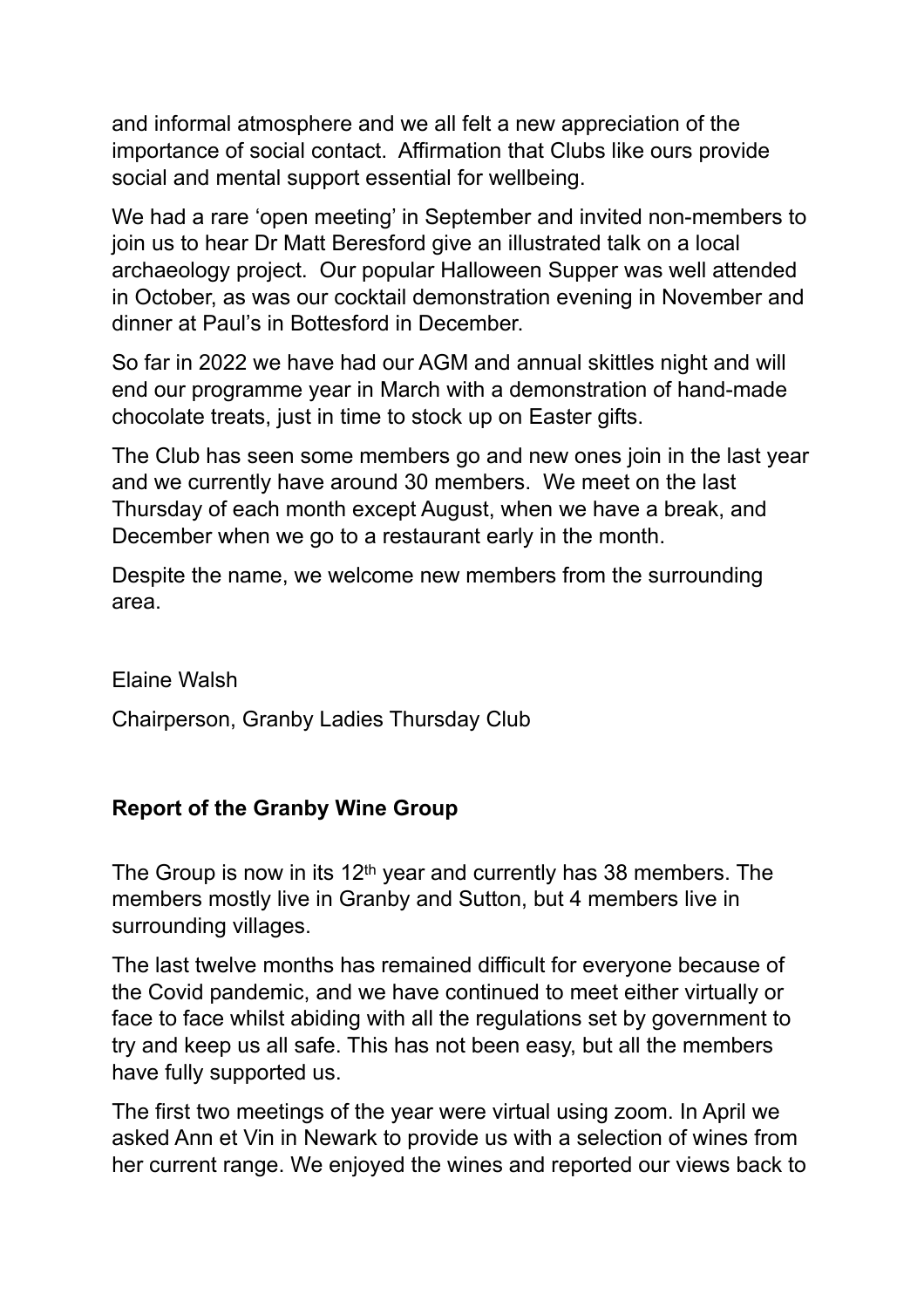her. We followed this in May with a selection of wines from the Marks & Spencer range.

We had intended to meet in the Village Hall in June, but regulations were not changed in time, so we had to rearrange a virtual meeting at 48 hours' notice. We met on zoom and tasted Bin End wines from our own cellars and recommended or put off other members from those wines.

In July we returned after a break of over 12 months to the Village Hall and after a glass of bubbly to celebrate the start of the return to normality we tasted Italian wines and pizza. In August we held the annual pic-nic in Keith and Sian's garden and tasted wines chosen by Chris and Simon. Once again, many thanks to Keith and Sian for the use of the garden.

We returned to the Village Hall for the remainder of the year. In September we tasted more wines from Ann et Vin and in October Celebrity wines including those from Graham Norton, Gary Barlow, Ian Botham and Rick Stein. It was an enjoyable evening, but many members thought the celebrities should stick to their day jobs.

Jon & Jo organized a tasting of Spanish wines in November which was enjoyed by all and was followed by a Christmas party and tasting in December.

We started the New Year tasting wines from Brigitte Bordeaux in Sherwood followed by a visit in February from Dennis Kingshot of Catchpole Cellars and we sampled Spanish wines from their current range

We have a full program going forward including tasting wines from the Loire, a visit from San Martino Wines and the joint venture with the Gardening and Walking clubs in August

The subscription rate has remained at £10 which was restarted in May when the Village Hall reopened. We are always open to new members.

Michael Headland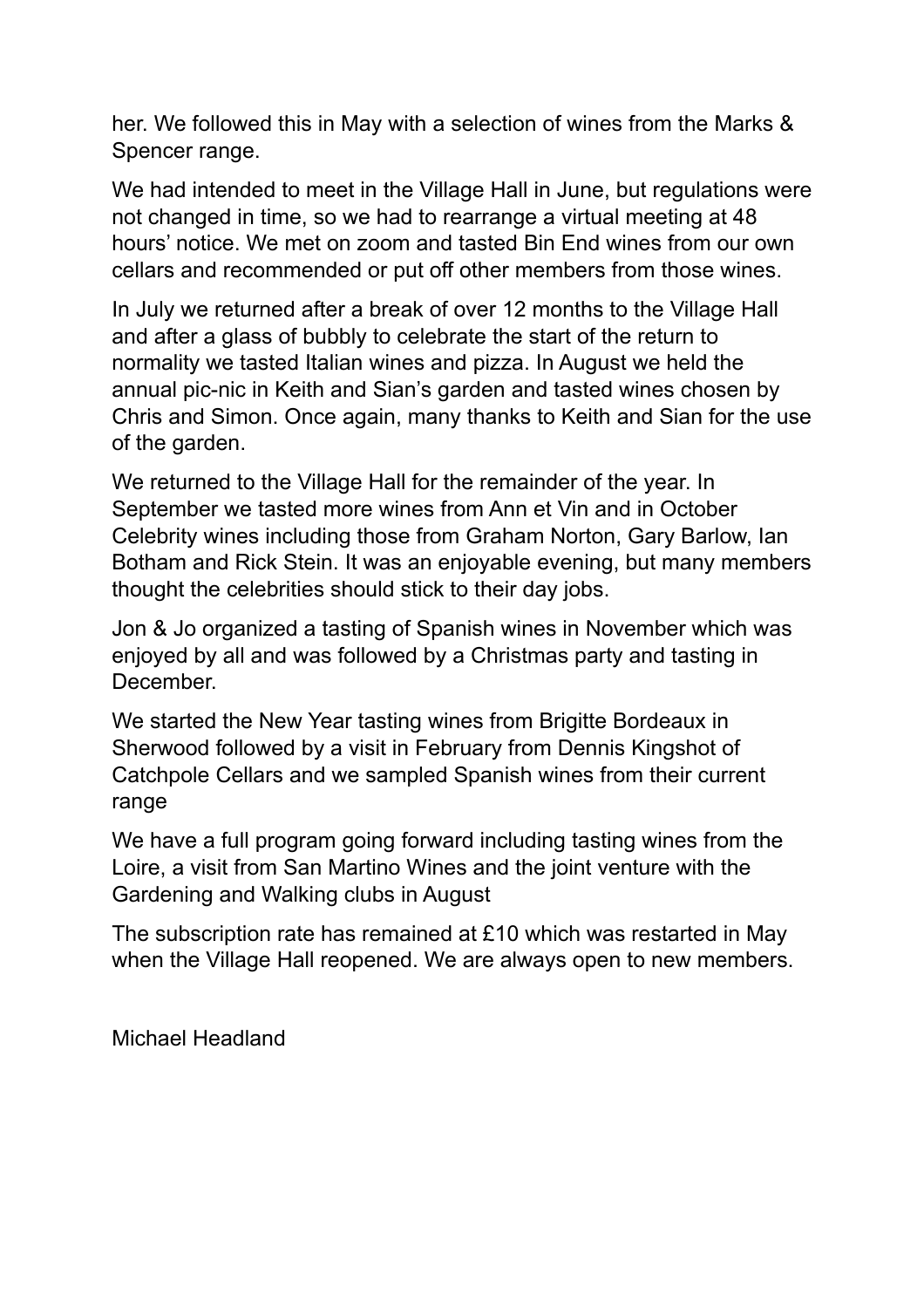#### **Report of the Granby, Barnstone and District Branch of the Royal British Legion**

Granby, Barnstone & District Branch of the Royal British Legion has, likely many other local organisations, been affected by the covid-19 regulations imposed by H.M. Government during 2021 and the first two months of 2022. During this time of restrictions, the Branch committee continued to ensure that all members were kept informed of the restrictions imposed and the recommendations for staying safe. They also provided channels of communication whereby members or local beneficiaries could contact the RBL should they require help throughout this difficult period.

The Branch hosted two events following the easing of restrictions in 2021. The Annual Luncheon was held on Sunday 12th September and was well attended. The Granby & Sutton Singers entertained those attending, with a selection of songs over the past 100 years, to mark the centenary of the formation of the RBL. On Saturday 23rd October our Branch President, Sir Andrew Pulford, gave a talk on the Air Force in 2021. Again this event was well attended and raised £432.36 towards the Poppy Appeal. On Saturday 7<sup>th</sup> August our Branch Standard Bearer and I attended a commemoration event in Eaton for the crew of a Lancaster bomber from RAF Langar, which had crash landed in a field near the village, killing all the crew. On Sunday 14th November we attended two services for Remembrance Sunday. One at the 207 Squadron Memorial on Langar Airfield and one at St Andrew's church, Langar. The Poppy Appeal was yet again successful, despite the fact that house-to-house collections were severely restricted. Despite this the Branch was able to collect a total of £2659.04. We wish to thank all those within the Parish who contributed so generously to this total.

The Branch Committee met in January to consider events for 2022. It is hoped that we will be able to visit RAF Marham in Norfolk, the base for the current 207 Squadron, in April, and that the Branch Annual Luncheon will be on a Sunday in either late June or early July. Another talk by our President is planned for late October. Remembrance Sunday will be on 13th November 2022, and it is hoped that the main Service will take place at All Saints church, Granby.

Andrew Charlett Branch Chairman